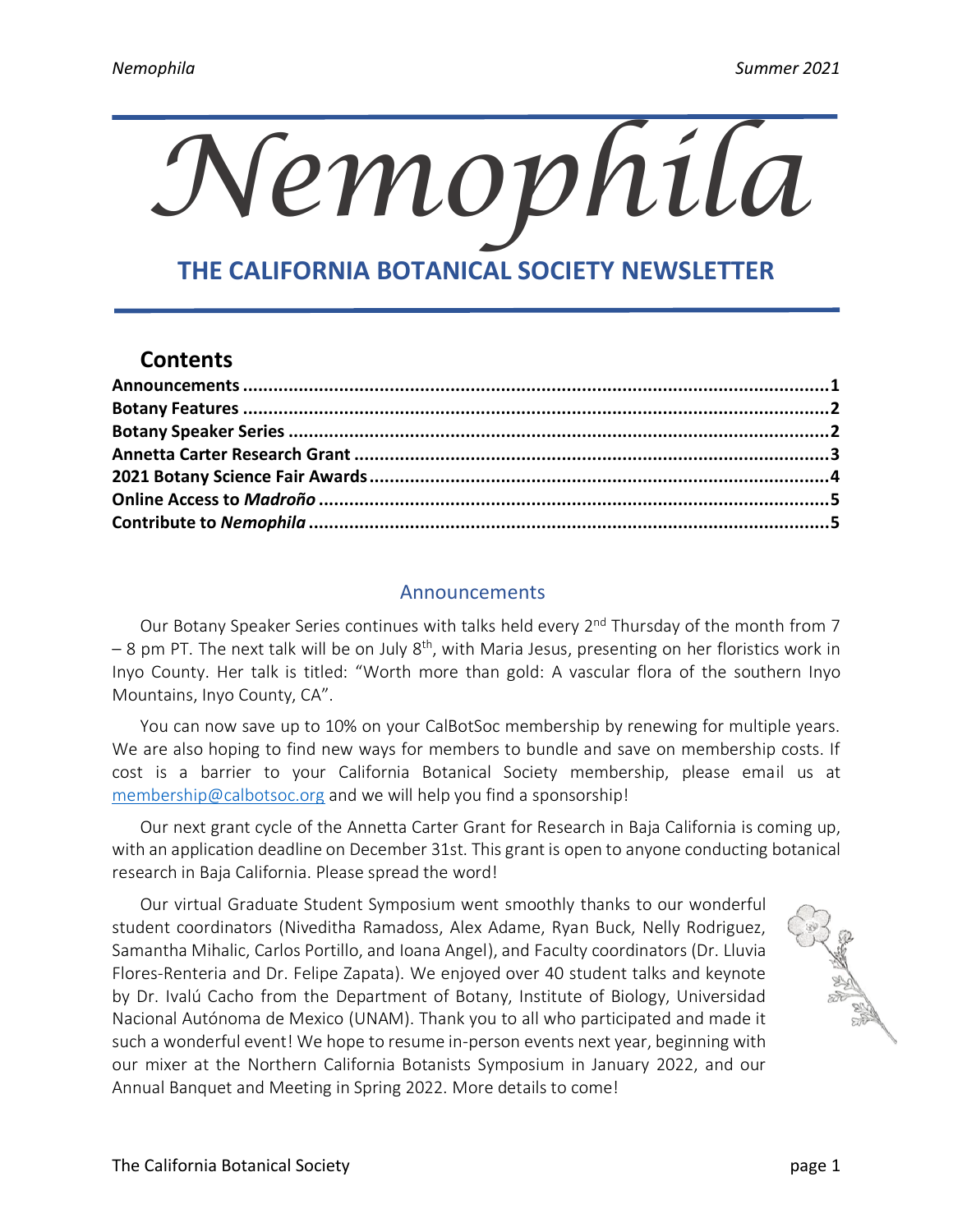## Botany Features

<span id="page-1-0"></span>Recent news articles related to the Flora of Western North America:

[Protecting oaks doing conservation genetics with an](https://www.botany.one/2021/05/protecting-oaks-doing-conservation-genetics-with-an-open-heart/)  [open heart](https://www.botany.one/2021/05/protecting-oaks-doing-conservation-genetics-with-an-open-heart/) (E[n Español\)](https://www.botany.one/es/2021/05/protegiendo-encinos-haciendo-genetica-de-conservacion-con-el-corazon-abierto/) By Lorena Villanueva-Almanza

[Solar panels might be good for cities](https://www.botany.one/2021/06/solar-panels-might-be-good-for-cities-but-what-about-the-plants-living-underneath/)  $-$  but what [about the plants living underneath?](https://www.botany.one/2021/06/solar-panels-might-be-good-for-cities-but-what-about-the-plants-living-underneath/) (En [Español\)](https://www.botany.one/es/2021/06/los-paneles-solares-pueden-ser-buenos-para-las-ciudades-pero-que-pasa-con-las-plantas-que-viven-debajo/) By Breanne Palmer

[Species may not always move in the directions we](https://www.botany.one/2021/05/species-may-not-always-move-in-the-directions-we-predict-under-climate-change/)  [predict under climate change](https://www.botany.one/2021/05/species-may-not-always-move-in-the-directions-we-predict-under-climate-change/) (E[n Español\)](https://www.botany.one/es/2021/05/bajo-cambio-climatico-las-especies-no-siempre-se-mueven-en-las-direcciones-predichas/) By Rachael Olliff-Yang

[A race against time: saving seeds to protect](https://www.botany.one/2021/04/a-race-against-time-saving-seeds-to-protect-threatened-plants-in-california/?fbclid=IwAR0hkeHsZGWHChOwM9L-VdaPwZ3p0u36Yqw9EaRF-OPQUZpEHNalWpyNHME)  [threatened plants in California](https://www.botany.one/2021/04/a-race-against-time-saving-seeds-to-protect-threatened-plants-in-california/?fbclid=IwAR0hkeHsZGWHChOwM9L-VdaPwZ3p0u36Yqw9EaRF-OPQUZpEHNalWpyNHME) (E[n Español\)](https://www.botany.one/es/2021/04/una-carrera-contra-el-tiempo-resguardando-semillas-para-proteger-plantas-amenazadas-en-california/) By Lorena Villanueva-Almanza

# Botany Speaker Series

<span id="page-1-1"></span>Our Botany Speaker Series continues with talks on a range of botanical topics every 2<sup>nd</sup> Thursday of the month from  $7 - 8$  pm PT. The zoom link will remain the same for all speaking events this year and can be found at: [www.calbotsoc.org/events.](https://calbotsoc.org/events/)

We are hoping to showcase and promote the work of early career botanists. If you are an early career botanist interested in giving a talk of general interest to our members, or would like to nominate someone, please email us at [membership@calbotsoc.org.](mailto:membership@calbotsoc.org)

We have had many wonderful talks so far this year. To catch up on past talks the recordings are linked on our website at [calbotsoc.org/previous](https://calbotsoc.org/previous-speakers/)[speakers/.](https://calbotsoc.org/previous-speakers/)

### Upcoming talks:

July 8: Maria Jesus, California Botanic Garden

August 12: Rachael Olliff-Yang, UC Berkeley September 9: Brianne Palmer, SDSU & UC Davis October 14: Daniel Winkler, USGS November 11: Sarah Jacobs, Cal Academy December 9: Ryoko Oono, UC Santa Barbara

Our next talk will be on Thursday July 8<sup>th</sup> with Maria Jesus from the California Botanic Garden. Maria's presentation title is: "Worth more than gold: A vascular flora of the southern Inyo Mountains, Inyo County, CA."



July Botany Speaker Maria Jesus. Photo provided by Maria Jesus.

Talk Description: The Inyo Mountains in Inyo County, California, are situated in a regionally important transition zone where the Great Basin Desert and Mojave Desert bioregions meet. Much of this arid mountain range remains poorly documented and extensive work is needed to assess the vascular plant diversity via a specimenbased study. In particular, the southern extent of the range had been lacking in botanical collections despite an abundance of distinctive biogeographic features and high diversity in rare and endemic plant species. Much of this ecologically intact and nearly roadless area is urgently threatened by gold mining which would impact numerous rare plant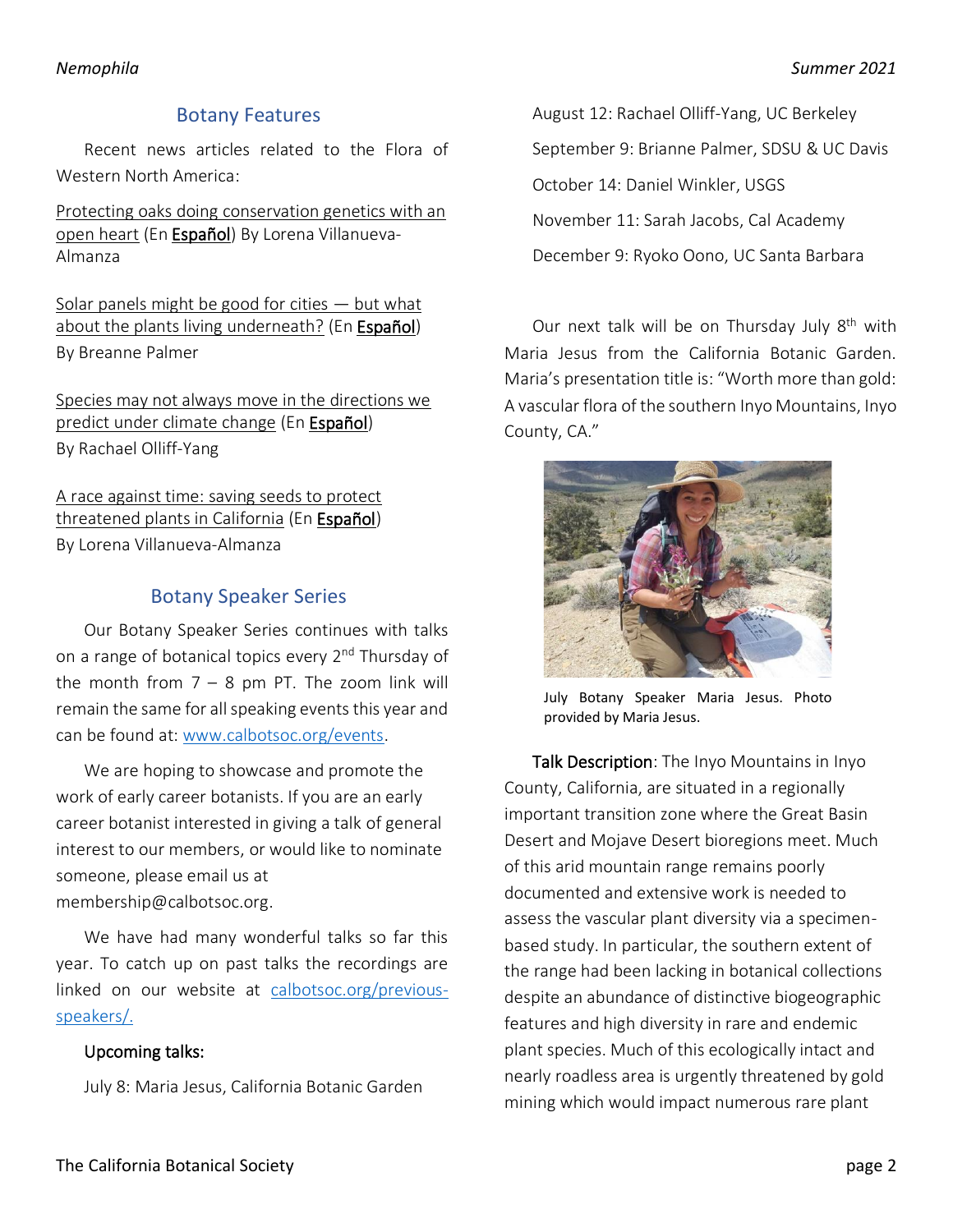species and culturally important plant populations. Vascular plant specimens were collected between July 2018 and April 2021 and will form the basis of a published floristic study including an annotated checklist. A total of 360 minimum rank vascular plant taxa were documented during this study. Of these, 26 are possible edaphic endemics and 30 are listed as rare in California. In addition to reviewing these findings, Maria will also discuss how conducting place-based research afforded a unique opportunity to inform conservation action.



Joshua tree from the Southern Inyo Mountains. Photo provided by Maria Jesus.

Bio: Maria Jesus is a master's student at California Botanic Garden/Claremont Graduate University where she is completing a vascular flora of the southern Inyo Mountains. Thanks to a chance encounter with a plant identification course during her undergraduate English studies,

Maria abandoned plans to become a librarian and found her way to field botany. Just prior to graduate school, she managed a multi-agency vegetation monitoring program aimed at informing adaptive management of public lands. Maria is a Switzer Fellow (2019) and a Gloria Barron Scholar (2020) and is passionate about advancing native plant conservation.

# <span id="page-2-0"></span>Annetta Carter Research Grant

Applications Due December 31<sup>st</sup>, 2021

The Annetta Carter Memorial Fund honors Annetta Carter, who devoted the last 40 years of her life to the study of the Baja California flora. Her special interests were floristics, history, biogeography, and ethnobotany of the Sierra de la Giganta.



Annetta Carter in 1932 on the Calypso Club trip to Ft. Bragg

The review committee will consider proposals from members of the California Botanical Society who are conducting or proposing to conduct botanical research on the green plants of Baja California. Studies of populations outside Baja will also be considered if they elucidate problems in Baja California.

The next application deadline is December  $31<sup>st</sup>$ , 2021. More details and application forms are available at [calbotsoc.org/grants](https://calbotsoc.org/grants/)

Those interested in supporting this grant can donate at[: https://calbotsoc.org/membership/.](https://calbotsoc.org/membership/#donate) Donations allow us to increase the number of awards given each year.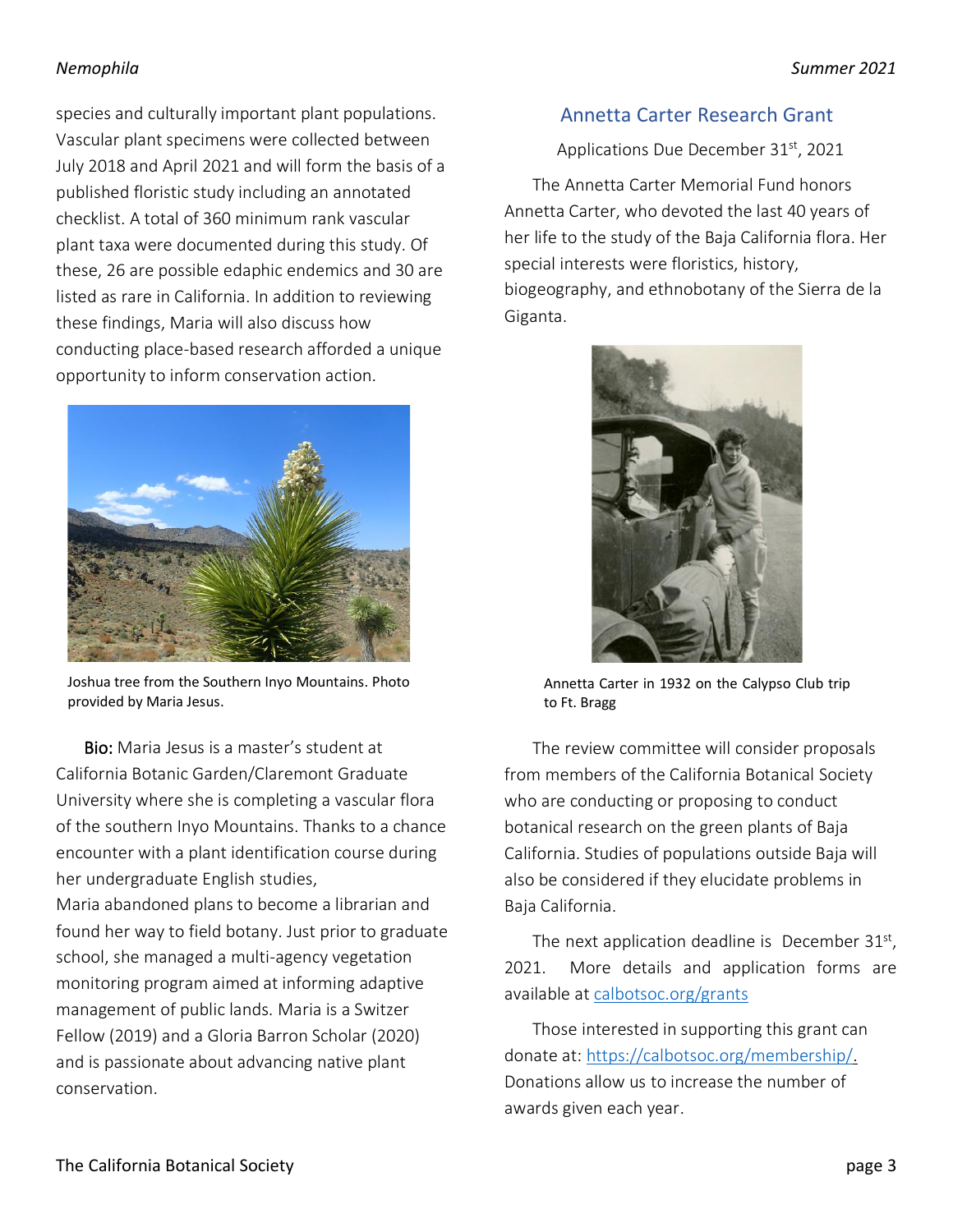# 2021 Botany Science Fair Awards

<span id="page-3-0"></span>The Society awards prizes to outstanding botany projects presented by budding K-12 scientists at recognized California science fairs. The program was initiated in 2018 and aims to encourage our next generation of botanists.

2021 Synopsys Championship (Santa Clara County, California) (Virtual due to Covid-19)

- Sia Agarwal, Valley Christian High School, San Jose, CA: The Effect of Metal Pollution on Zoospore Development of Giant Kelp *Macrocystis pyrifera* (1st place High School division)
- Alisa Grebin, The Harker School-Upper Campus, San Jose, CA: Can Mulch be Effective Against Stopping the Spread of Wildfires and Prevent the Growth of Additional Flammable Material? (Runner Up High School division)
- Swara Ruchirkumar Shah, Challenger School-Berryessa Campus, San Jose, CA: Wonderful Wood: What is the effect of sapwood on the purity of water? (1st place Middle School division)



Alisa Grebin & Swara Ruchirkumar Shah

• Hima Thota, The Harker School-Middle School Campus, San Jose, CA: Detecting Nutrient Deficiencies and Optimizing Plant Health Using Machine Learning (Runner Up Middle School division)

2021 Santa Cruz County Science & Engineering Fair (Virtual due to Covid-19)

• Bethany Mansfield: Horse Poop Planting! (1st place Middle School division)



Bethany Mansfield & Caleb Cmaylo

- Nolan Wilson: Are more Monarch butterflies passing through Santa Cruz in the fall or spring? (Runner Up Elementary School division)
- Caleb Cmaylo: Flame Resistant Wood in the Santa Cruz Mountains (Runner Up Middle School division)
- Farrah Hartje: How do Wildfires Affect the Growth of New Plants? (Runner Up Middle School division)
- Levi Tabor: Does Lettuce Grown Hydroponically Grow Taller than Lettuce Grown in Soil? (Runner Up Middle School division)